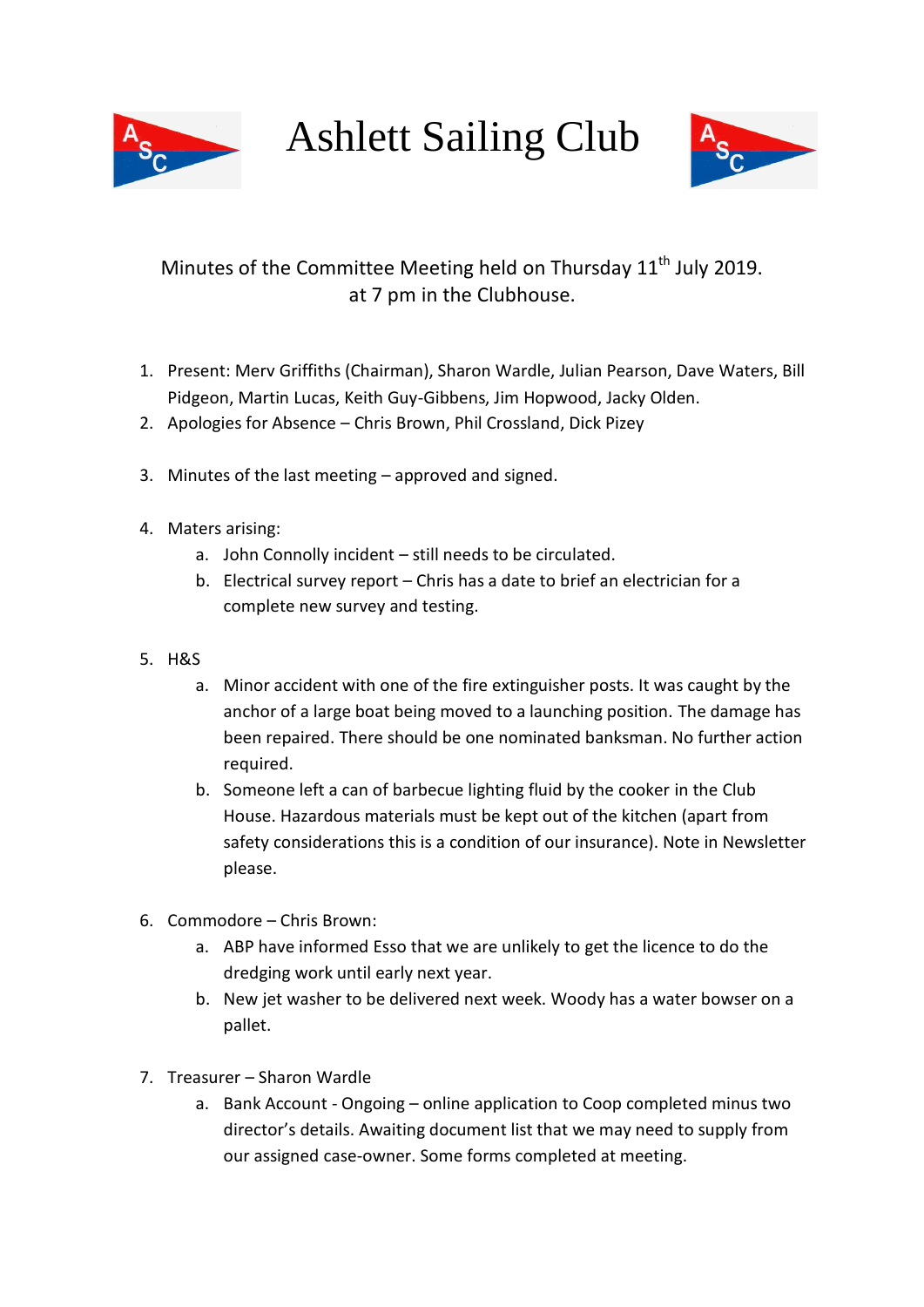- b. Holbury Tool Hire Credit Account Sharon reminded members to pay cash for small purchases and claim from petty cash.
- c. Cleaners Have recently had two complaints about the cleaning. Committee members not aware of any problems. Members are responsible for clearing up after themselves – cleaners only come in twice a week.
- d. Biffa Two wasted journeys since last meeting both stating 'bins not out'. Have written to Biffa and texted Louise (complaints manager) expressing our dismay/disappointment/anger/fury at this continuing saga..by phone assured, again, that service will improve.
- e. Income and expenditure report for June: pursuit race catering costs should be in 'social' not 'fund raising'. Agreed that catering should at least break even in future.
- f. Sharon has signed up for a trial of 'Sailing Club Manager' software. She and Dick will trial it and decide if it is worth the likely cost of £80 per month.
- g. Sharon has bought new soap dispensers for all the toilets.
- 8. Hon Sec Jim Hopwood
	- a. ASC info on SWSA website please let Jim know if you think it could be improved.
	- b. Lift-out planning agreed we do want a lift-out this year and accept Dave Young's offer to organise it for the last time.
	- c. Year of the Dinghy Event at HSC noted. No action required.
	- d. Insurance Merv to send Jim details of equipment to be covered.
- 9. Projects Phil Crossland
	- a. The outboard for the rigid raider has been collected. It works really well with the boat.
	- b. All the delivered mooring buoys have been inflated,
	- c. Dave Waters and I have moved the spare pontoon, Rascal1 and the Rigid Raider around to make it easier to make use of the raider on projects. We have been out on the raider today (which is an excellent safe base to work over the side), we've used two of the new buoys to complete another of the moorings. When Ben and Ryan Waters are free we will look to dig in the previously laid blocks using a safe working practice we will develop as our experience develops. We may need more buoys and shackles if there are many more to do.
	- d. A date has been set to shortly remove and rebuild the toilet steps and make it all safe by Paul Hosey and myself.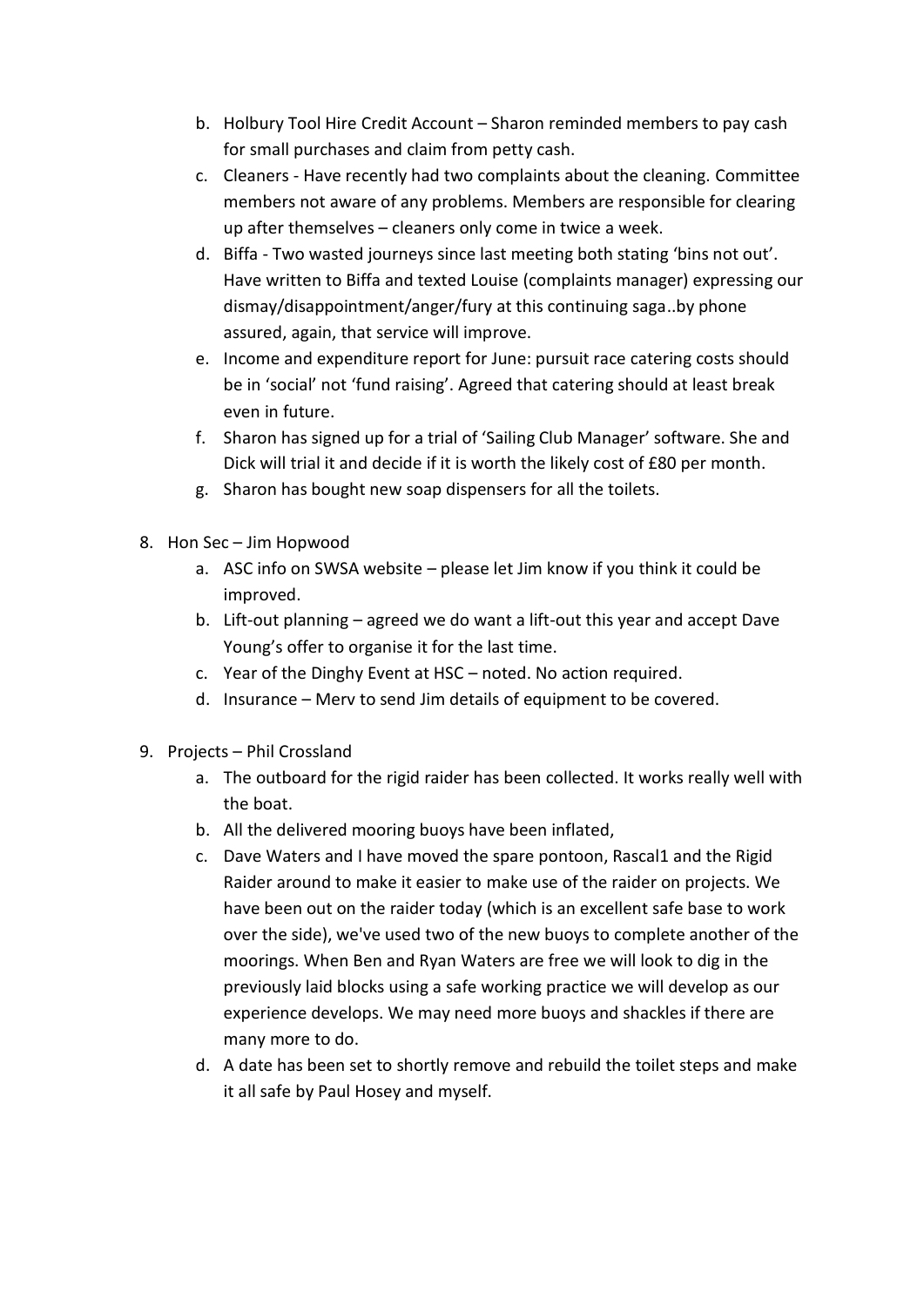- 10. Creek Mervyn Griffiths
	- a. I have purchased some mild steel plate and I am in the process of fabricating some modifications to the block lifter to make it easier to use.
- 11. Moorings Keith Guy-Gibbens
	- a. One mooring assigned to a new member on a temporary basis. Inflation of new club buoys imminent so several moorings will become available. New blocks will be dug in soon and so all waiting list members will be offered moorings.
	- b. Is it time to extend the electricity supply to the whole South Bank? Keith to discuss with Chris and the new electrical contractor.
- 12. Compound Martin Lucas
	- a. Still doing the paving slabs
	- b. Started to get all the old tyres together to remove them.
	- c. I have 5 spaces in the compound
	- d. In order to avoid boats in front of club house we need to widen the gate into the compound. Agreed to wait until details of the boat lifter are known.
	- e. Concern was expressed about recent trailer failures. The Pound Master and/or tractor driver may refuse to move trailers which are deemed to be unsafe.
- 13. Boat House, Creek News and Petty Cash Jacky Olden
	- a. No changes in the boathouse
	- b. Creek news Still haven't managed to meet with Dick. Agreed that Jacky and Jim need to be able to send messages to the membership list when Dick is away.
	- c. Keeping the petty cash accounts up to date and Sharon fully informed.
- 14. Social Regatta
	- a. Sharon will organise the raffle and ice creams.
	- b. Others ready to help when Chris says what he wants.
- 15. Maintenance Bill Pidgeon
	- a. Looking for a carpenter to repair ladies toilet door.
	- b. Toilet drains blocking again. Julian to attempt to rod clear. Jim to look for records of previous work.
- 16. Membership Dick Pizey
	- a. Two membership applications.. one waiting for photo and forms. The other displayed on wall and in progress..no boat at the moment but will advise as requirements become clear